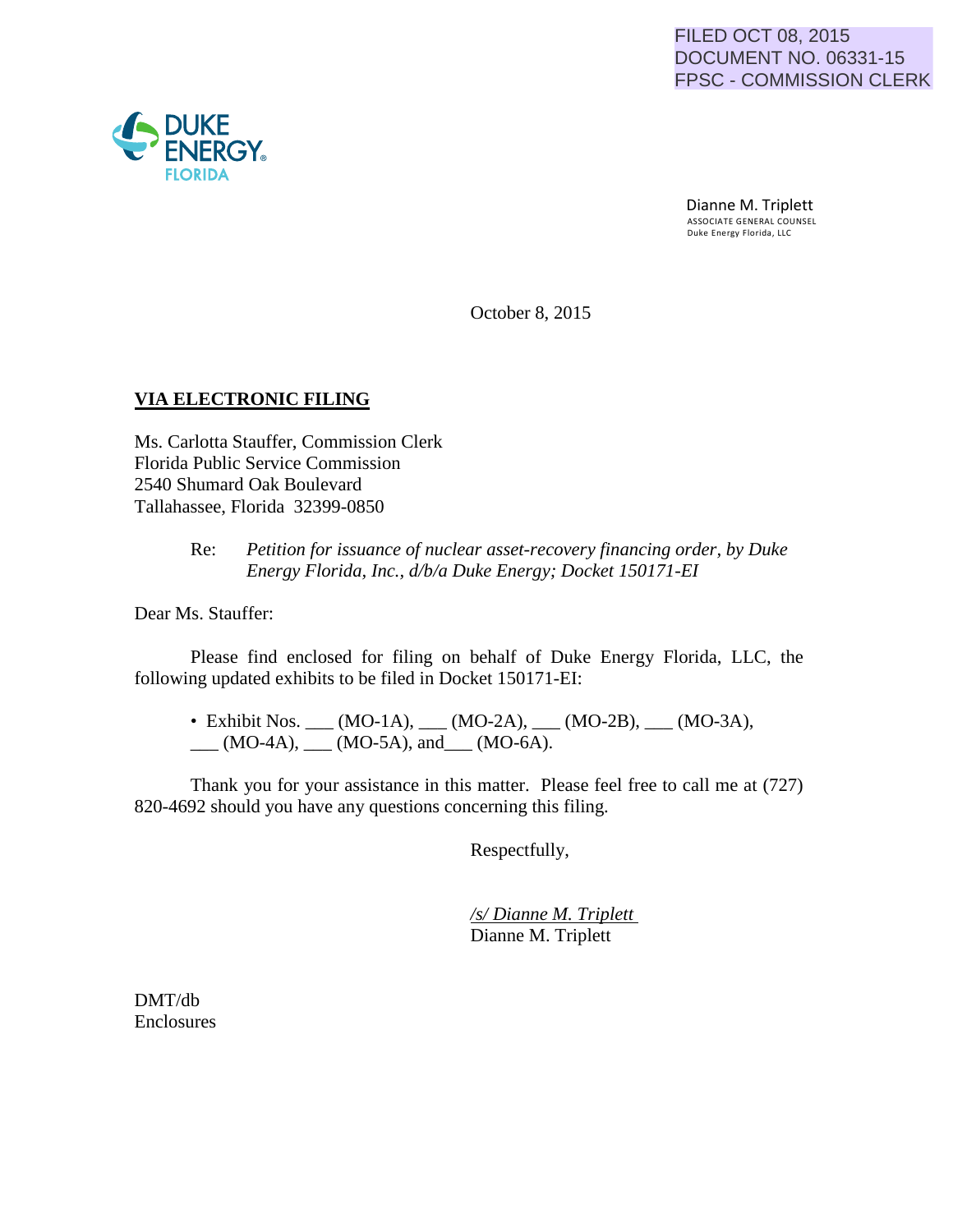Docket No. 150171 Witness: Olivier Exhibit No. \_\_\_\_\_ (MO‐1A)

Proposed Nuclear Asset‐Recovery Charge by Rate Class

Page 1 of 1

Revised 10/8/15

| <b>Nuclear Asset-</b><br>Gross-up<br>Recovery<br>Gross-up<br>for<br>12CP & 1/13 AD<br><b>Effective kWh</b><br>for<br>Regulatory<br><b>Nuclear Asset-</b><br>Charge<br><b>Uncollectibe</b><br><b>Allocation</b><br>Revenue<br><b>Before</b><br>@ Secondary<br>Assessment<br>Recovery<br>Accounts <sup>(1)</sup><br>Requirement<br>Level<br>Gross-ups<br>Fee<br><b>Factors</b><br>Charge<br>$\%$<br>%<br>(%)<br>\$<br>(000)<br>(c/Kwh)<br>(c/Kwh)<br>Rate Class<br>Residential<br>RS-1, RST-1, RSL-1, RSL-2, RSS-1<br>Secondary<br>60.859%<br>\$56,889,096<br>0.292<br>0.284%<br>0.072%<br>0.293<br>19,495,155<br><b>General Service Non-Demand</b><br>GS-1, GST-1<br>Secondary<br>1,575,864<br>0.236<br>0.284%<br>0.237<br>0.072%<br>0.234<br>0.234<br>8,616<br>0.284%<br>0.072%<br>Primary<br>Transmission<br>0.231<br>0.284%<br>0.072%<br>0.232<br>3,564<br><b>TOTAL GS</b><br>4.010%<br>\$3,748,716<br>1,588,044<br><b>General Service</b><br>$GS-2$<br>0.284%<br>0.161<br>0.284%<br>0.072%<br>0.162<br>Secondary<br>\$265,854<br>165,610<br><b>General Service Demand</b><br>GSD-1, GSDT-1, SS-1<br>12,013,676<br>0.201<br>0.284%<br>0.072%<br>0.202<br>Secondary<br>0.199<br>0.200<br>Primary<br>2,384,319<br>0.284%<br>0.072%<br>0.197<br>Transmission<br>10,895<br>0.284%<br>0.072%<br>0.198<br>30.991%<br>\$28,969,779<br><b>TOTAL GSD</b><br>14,408,890<br>Curtailable<br>CS-1, CST-1, CS-2, CST-2, CS-3, CST-3, SS-3<br>0.137<br>Secondary<br>0.137<br>0.284%<br>0.072%<br>121,778<br>0.136<br>0.284%<br>0.072%<br>0.136<br>Primary<br>0.134<br>0.284%<br>0.072%<br>0.135<br>Transmission<br>0.178%<br><b>TOTAL CS</b><br>\$166,691<br>121,778<br>Interruptible<br>IS-1, IST-1, IS-2, IST-2, SS-2<br>89,382<br>0.164<br>0.284%<br>0.072%<br>0.165<br>Secondary<br>1,588,841<br>0.162<br>0.284%<br>0.072%<br>0.163<br>Primary<br>Transmission<br>316,913<br>0.161<br>0.284%<br>0.072%<br>0.161<br><b>TOTAL IS</b><br>3.504%<br>\$3,275,385<br>1,995,136<br>Lighting<br>0.042<br>$LS-1$<br>Secondary<br>0.173%<br>0.042<br>0.284%<br>0.072%<br>\$161,683<br>385,378<br>0.245<br>0.246<br><b>Total</b><br>100.000%<br>\$93,477,204<br>38,159,991<br>0.284%<br>0.072% |  | (1) | (2) | (3) | (4) | (5) | (6) | (7) |
|----------------------------------------------------------------------------------------------------------------------------------------------------------------------------------------------------------------------------------------------------------------------------------------------------------------------------------------------------------------------------------------------------------------------------------------------------------------------------------------------------------------------------------------------------------------------------------------------------------------------------------------------------------------------------------------------------------------------------------------------------------------------------------------------------------------------------------------------------------------------------------------------------------------------------------------------------------------------------------------------------------------------------------------------------------------------------------------------------------------------------------------------------------------------------------------------------------------------------------------------------------------------------------------------------------------------------------------------------------------------------------------------------------------------------------------------------------------------------------------------------------------------------------------------------------------------------------------------------------------------------------------------------------------------------------------------------------------------------------------------------------------------------------------------------------------------------------------------------------------------------------------------------------------------------------------------------------------------------------------------------------------------------------------------------------------------------------------------------------------------------------------------------------------------------|--|-----|-----|-----|-----|-----|-----|-----|
|                                                                                                                                                                                                                                                                                                                                                                                                                                                                                                                                                                                                                                                                                                                                                                                                                                                                                                                                                                                                                                                                                                                                                                                                                                                                                                                                                                                                                                                                                                                                                                                                                                                                                                                                                                                                                                                                                                                                                                                                                                                                                                                                                                            |  |     |     |     |     |     |     |     |
|                                                                                                                                                                                                                                                                                                                                                                                                                                                                                                                                                                                                                                                                                                                                                                                                                                                                                                                                                                                                                                                                                                                                                                                                                                                                                                                                                                                                                                                                                                                                                                                                                                                                                                                                                                                                                                                                                                                                                                                                                                                                                                                                                                            |  |     |     |     |     |     |     |     |
|                                                                                                                                                                                                                                                                                                                                                                                                                                                                                                                                                                                                                                                                                                                                                                                                                                                                                                                                                                                                                                                                                                                                                                                                                                                                                                                                                                                                                                                                                                                                                                                                                                                                                                                                                                                                                                                                                                                                                                                                                                                                                                                                                                            |  |     |     |     |     |     |     |     |
|                                                                                                                                                                                                                                                                                                                                                                                                                                                                                                                                                                                                                                                                                                                                                                                                                                                                                                                                                                                                                                                                                                                                                                                                                                                                                                                                                                                                                                                                                                                                                                                                                                                                                                                                                                                                                                                                                                                                                                                                                                                                                                                                                                            |  |     |     |     |     |     |     |     |
|                                                                                                                                                                                                                                                                                                                                                                                                                                                                                                                                                                                                                                                                                                                                                                                                                                                                                                                                                                                                                                                                                                                                                                                                                                                                                                                                                                                                                                                                                                                                                                                                                                                                                                                                                                                                                                                                                                                                                                                                                                                                                                                                                                            |  |     |     |     |     |     |     |     |
|                                                                                                                                                                                                                                                                                                                                                                                                                                                                                                                                                                                                                                                                                                                                                                                                                                                                                                                                                                                                                                                                                                                                                                                                                                                                                                                                                                                                                                                                                                                                                                                                                                                                                                                                                                                                                                                                                                                                                                                                                                                                                                                                                                            |  |     |     |     |     |     |     |     |
|                                                                                                                                                                                                                                                                                                                                                                                                                                                                                                                                                                                                                                                                                                                                                                                                                                                                                                                                                                                                                                                                                                                                                                                                                                                                                                                                                                                                                                                                                                                                                                                                                                                                                                                                                                                                                                                                                                                                                                                                                                                                                                                                                                            |  |     |     |     |     |     |     |     |
|                                                                                                                                                                                                                                                                                                                                                                                                                                                                                                                                                                                                                                                                                                                                                                                                                                                                                                                                                                                                                                                                                                                                                                                                                                                                                                                                                                                                                                                                                                                                                                                                                                                                                                                                                                                                                                                                                                                                                                                                                                                                                                                                                                            |  |     |     |     |     |     |     |     |
|                                                                                                                                                                                                                                                                                                                                                                                                                                                                                                                                                                                                                                                                                                                                                                                                                                                                                                                                                                                                                                                                                                                                                                                                                                                                                                                                                                                                                                                                                                                                                                                                                                                                                                                                                                                                                                                                                                                                                                                                                                                                                                                                                                            |  |     |     |     |     |     |     |     |
|                                                                                                                                                                                                                                                                                                                                                                                                                                                                                                                                                                                                                                                                                                                                                                                                                                                                                                                                                                                                                                                                                                                                                                                                                                                                                                                                                                                                                                                                                                                                                                                                                                                                                                                                                                                                                                                                                                                                                                                                                                                                                                                                                                            |  |     |     |     |     |     |     |     |
|                                                                                                                                                                                                                                                                                                                                                                                                                                                                                                                                                                                                                                                                                                                                                                                                                                                                                                                                                                                                                                                                                                                                                                                                                                                                                                                                                                                                                                                                                                                                                                                                                                                                                                                                                                                                                                                                                                                                                                                                                                                                                                                                                                            |  |     |     |     |     |     |     |     |
|                                                                                                                                                                                                                                                                                                                                                                                                                                                                                                                                                                                                                                                                                                                                                                                                                                                                                                                                                                                                                                                                                                                                                                                                                                                                                                                                                                                                                                                                                                                                                                                                                                                                                                                                                                                                                                                                                                                                                                                                                                                                                                                                                                            |  |     |     |     |     |     |     |     |
|                                                                                                                                                                                                                                                                                                                                                                                                                                                                                                                                                                                                                                                                                                                                                                                                                                                                                                                                                                                                                                                                                                                                                                                                                                                                                                                                                                                                                                                                                                                                                                                                                                                                                                                                                                                                                                                                                                                                                                                                                                                                                                                                                                            |  |     |     |     |     |     |     |     |
|                                                                                                                                                                                                                                                                                                                                                                                                                                                                                                                                                                                                                                                                                                                                                                                                                                                                                                                                                                                                                                                                                                                                                                                                                                                                                                                                                                                                                                                                                                                                                                                                                                                                                                                                                                                                                                                                                                                                                                                                                                                                                                                                                                            |  |     |     |     |     |     |     |     |
|                                                                                                                                                                                                                                                                                                                                                                                                                                                                                                                                                                                                                                                                                                                                                                                                                                                                                                                                                                                                                                                                                                                                                                                                                                                                                                                                                                                                                                                                                                                                                                                                                                                                                                                                                                                                                                                                                                                                                                                                                                                                                                                                                                            |  |     |     |     |     |     |     |     |
|                                                                                                                                                                                                                                                                                                                                                                                                                                                                                                                                                                                                                                                                                                                                                                                                                                                                                                                                                                                                                                                                                                                                                                                                                                                                                                                                                                                                                                                                                                                                                                                                                                                                                                                                                                                                                                                                                                                                                                                                                                                                                                                                                                            |  |     |     |     |     |     |     |     |
|                                                                                                                                                                                                                                                                                                                                                                                                                                                                                                                                                                                                                                                                                                                                                                                                                                                                                                                                                                                                                                                                                                                                                                                                                                                                                                                                                                                                                                                                                                                                                                                                                                                                                                                                                                                                                                                                                                                                                                                                                                                                                                                                                                            |  |     |     |     |     |     |     |     |
|                                                                                                                                                                                                                                                                                                                                                                                                                                                                                                                                                                                                                                                                                                                                                                                                                                                                                                                                                                                                                                                                                                                                                                                                                                                                                                                                                                                                                                                                                                                                                                                                                                                                                                                                                                                                                                                                                                                                                                                                                                                                                                                                                                            |  |     |     |     |     |     |     |     |
|                                                                                                                                                                                                                                                                                                                                                                                                                                                                                                                                                                                                                                                                                                                                                                                                                                                                                                                                                                                                                                                                                                                                                                                                                                                                                                                                                                                                                                                                                                                                                                                                                                                                                                                                                                                                                                                                                                                                                                                                                                                                                                                                                                            |  |     |     |     |     |     |     |     |
|                                                                                                                                                                                                                                                                                                                                                                                                                                                                                                                                                                                                                                                                                                                                                                                                                                                                                                                                                                                                                                                                                                                                                                                                                                                                                                                                                                                                                                                                                                                                                                                                                                                                                                                                                                                                                                                                                                                                                                                                                                                                                                                                                                            |  |     |     |     |     |     |     |     |
|                                                                                                                                                                                                                                                                                                                                                                                                                                                                                                                                                                                                                                                                                                                                                                                                                                                                                                                                                                                                                                                                                                                                                                                                                                                                                                                                                                                                                                                                                                                                                                                                                                                                                                                                                                                                                                                                                                                                                                                                                                                                                                                                                                            |  |     |     |     |     |     |     |     |
|                                                                                                                                                                                                                                                                                                                                                                                                                                                                                                                                                                                                                                                                                                                                                                                                                                                                                                                                                                                                                                                                                                                                                                                                                                                                                                                                                                                                                                                                                                                                                                                                                                                                                                                                                                                                                                                                                                                                                                                                                                                                                                                                                                            |  |     |     |     |     |     |     |     |
|                                                                                                                                                                                                                                                                                                                                                                                                                                                                                                                                                                                                                                                                                                                                                                                                                                                                                                                                                                                                                                                                                                                                                                                                                                                                                                                                                                                                                                                                                                                                                                                                                                                                                                                                                                                                                                                                                                                                                                                                                                                                                                                                                                            |  |     |     |     |     |     |     |     |
|                                                                                                                                                                                                                                                                                                                                                                                                                                                                                                                                                                                                                                                                                                                                                                                                                                                                                                                                                                                                                                                                                                                                                                                                                                                                                                                                                                                                                                                                                                                                                                                                                                                                                                                                                                                                                                                                                                                                                                                                                                                                                                                                                                            |  |     |     |     |     |     |     |     |
|                                                                                                                                                                                                                                                                                                                                                                                                                                                                                                                                                                                                                                                                                                                                                                                                                                                                                                                                                                                                                                                                                                                                                                                                                                                                                                                                                                                                                                                                                                                                                                                                                                                                                                                                                                                                                                                                                                                                                                                                                                                                                                                                                                            |  |     |     |     |     |     |     |     |
|                                                                                                                                                                                                                                                                                                                                                                                                                                                                                                                                                                                                                                                                                                                                                                                                                                                                                                                                                                                                                                                                                                                                                                                                                                                                                                                                                                                                                                                                                                                                                                                                                                                                                                                                                                                                                                                                                                                                                                                                                                                                                                                                                                            |  |     |     |     |     |     |     |     |
|                                                                                                                                                                                                                                                                                                                                                                                                                                                                                                                                                                                                                                                                                                                                                                                                                                                                                                                                                                                                                                                                                                                                                                                                                                                                                                                                                                                                                                                                                                                                                                                                                                                                                                                                                                                                                                                                                                                                                                                                                                                                                                                                                                            |  |     |     |     |     |     |     |     |
|                                                                                                                                                                                                                                                                                                                                                                                                                                                                                                                                                                                                                                                                                                                                                                                                                                                                                                                                                                                                                                                                                                                                                                                                                                                                                                                                                                                                                                                                                                                                                                                                                                                                                                                                                                                                                                                                                                                                                                                                                                                                                                                                                                            |  |     |     |     |     |     |     |     |
|                                                                                                                                                                                                                                                                                                                                                                                                                                                                                                                                                                                                                                                                                                                                                                                                                                                                                                                                                                                                                                                                                                                                                                                                                                                                                                                                                                                                                                                                                                                                                                                                                                                                                                                                                                                                                                                                                                                                                                                                                                                                                                                                                                            |  |     |     |     |     |     |     |     |
|                                                                                                                                                                                                                                                                                                                                                                                                                                                                                                                                                                                                                                                                                                                                                                                                                                                                                                                                                                                                                                                                                                                                                                                                                                                                                                                                                                                                                                                                                                                                                                                                                                                                                                                                                                                                                                                                                                                                                                                                                                                                                                                                                                            |  |     |     |     |     |     |     |     |
|                                                                                                                                                                                                                                                                                                                                                                                                                                                                                                                                                                                                                                                                                                                                                                                                                                                                                                                                                                                                                                                                                                                                                                                                                                                                                                                                                                                                                                                                                                                                                                                                                                                                                                                                                                                                                                                                                                                                                                                                                                                                                                                                                                            |  |     |     |     |     |     |     |     |
|                                                                                                                                                                                                                                                                                                                                                                                                                                                                                                                                                                                                                                                                                                                                                                                                                                                                                                                                                                                                                                                                                                                                                                                                                                                                                                                                                                                                                                                                                                                                                                                                                                                                                                                                                                                                                                                                                                                                                                                                                                                                                                                                                                            |  |     |     |     |     |     |     |     |
|                                                                                                                                                                                                                                                                                                                                                                                                                                                                                                                                                                                                                                                                                                                                                                                                                                                                                                                                                                                                                                                                                                                                                                                                                                                                                                                                                                                                                                                                                                                                                                                                                                                                                                                                                                                                                                                                                                                                                                                                                                                                                                                                                                            |  |     |     |     |     |     |     |     |
|                                                                                                                                                                                                                                                                                                                                                                                                                                                                                                                                                                                                                                                                                                                                                                                                                                                                                                                                                                                                                                                                                                                                                                                                                                                                                                                                                                                                                                                                                                                                                                                                                                                                                                                                                                                                                                                                                                                                                                                                                                                                                                                                                                            |  |     |     |     |     |     |     |     |
|                                                                                                                                                                                                                                                                                                                                                                                                                                                                                                                                                                                                                                                                                                                                                                                                                                                                                                                                                                                                                                                                                                                                                                                                                                                                                                                                                                                                                                                                                                                                                                                                                                                                                                                                                                                                                                                                                                                                                                                                                                                                                                                                                                            |  |     |     |     |     |     |     |     |
|                                                                                                                                                                                                                                                                                                                                                                                                                                                                                                                                                                                                                                                                                                                                                                                                                                                                                                                                                                                                                                                                                                                                                                                                                                                                                                                                                                                                                                                                                                                                                                                                                                                                                                                                                                                                                                                                                                                                                                                                                                                                                                                                                                            |  |     |     |     |     |     |     |     |
|                                                                                                                                                                                                                                                                                                                                                                                                                                                                                                                                                                                                                                                                                                                                                                                                                                                                                                                                                                                                                                                                                                                                                                                                                                                                                                                                                                                                                                                                                                                                                                                                                                                                                                                                                                                                                                                                                                                                                                                                                                                                                                                                                                            |  |     |     |     |     |     |     |     |
|                                                                                                                                                                                                                                                                                                                                                                                                                                                                                                                                                                                                                                                                                                                                                                                                                                                                                                                                                                                                                                                                                                                                                                                                                                                                                                                                                                                                                                                                                                                                                                                                                                                                                                                                                                                                                                                                                                                                                                                                                                                                                                                                                                            |  |     |     |     |     |     |     |     |
|                                                                                                                                                                                                                                                                                                                                                                                                                                                                                                                                                                                                                                                                                                                                                                                                                                                                                                                                                                                                                                                                                                                                                                                                                                                                                                                                                                                                                                                                                                                                                                                                                                                                                                                                                                                                                                                                                                                                                                                                                                                                                                                                                                            |  |     |     |     |     |     |     |     |
|                                                                                                                                                                                                                                                                                                                                                                                                                                                                                                                                                                                                                                                                                                                                                                                                                                                                                                                                                                                                                                                                                                                                                                                                                                                                                                                                                                                                                                                                                                                                                                                                                                                                                                                                                                                                                                                                                                                                                                                                                                                                                                                                                                            |  |     |     |     |     |     |     |     |
|                                                                                                                                                                                                                                                                                                                                                                                                                                                                                                                                                                                                                                                                                                                                                                                                                                                                                                                                                                                                                                                                                                                                                                                                                                                                                                                                                                                                                                                                                                                                                                                                                                                                                                                                                                                                                                                                                                                                                                                                                                                                                                                                                                            |  |     |     |     |     |     |     |     |
|                                                                                                                                                                                                                                                                                                                                                                                                                                                                                                                                                                                                                                                                                                                                                                                                                                                                                                                                                                                                                                                                                                                                                                                                                                                                                                                                                                                                                                                                                                                                                                                                                                                                                                                                                                                                                                                                                                                                                                                                                                                                                                                                                                            |  |     |     |     |     |     |     |     |

 $^{(1)}$  Uncollectible accounts percentage was approved in Order No. PSC-10-0131-FOF-EI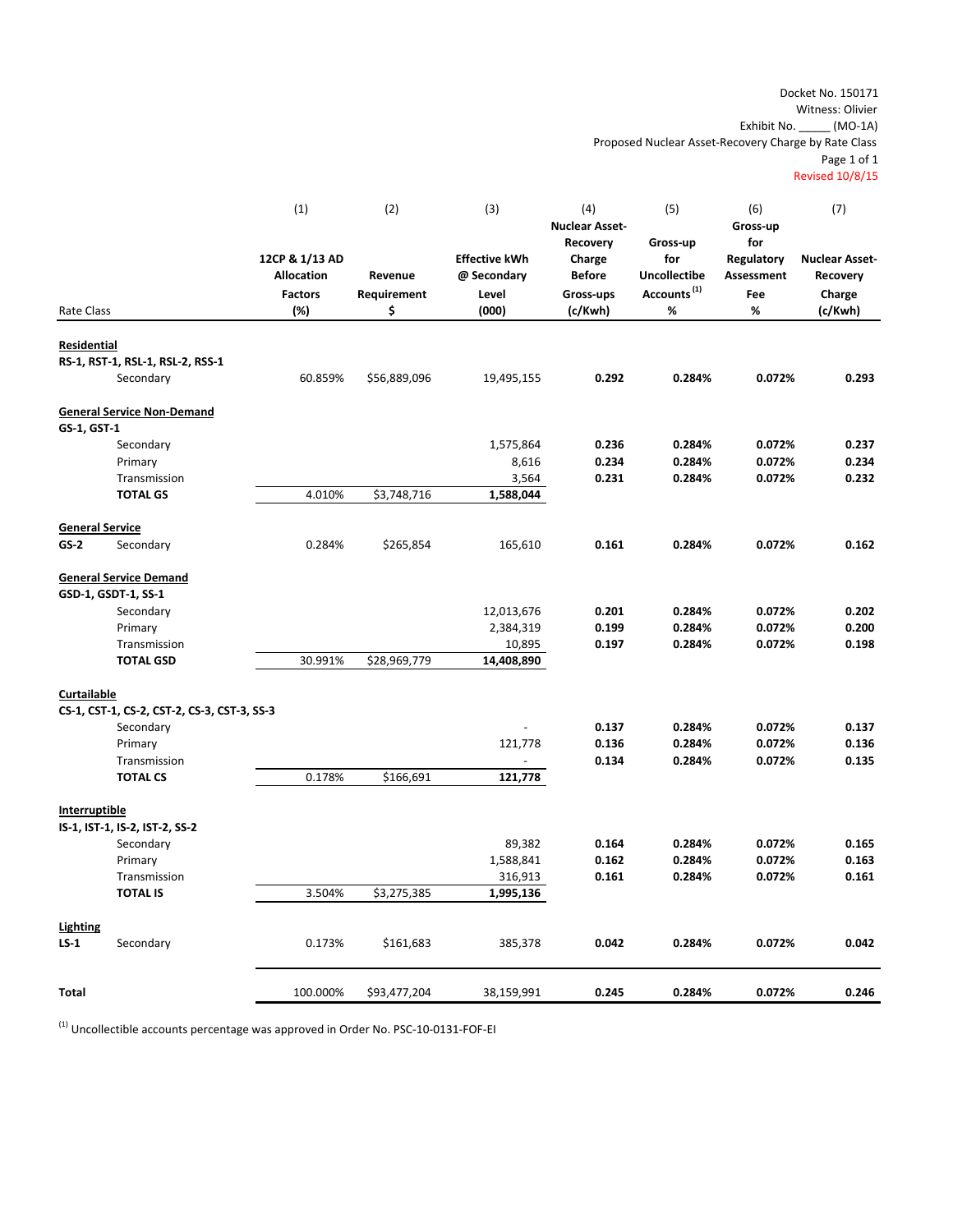Docket No. 150171 Witness: Olivier Exhibit No. \_\_\_\_\_ (MO‐2A) CR3 Regulatory Asset Annual Revenue Requirement ‐ Traditional Recovery Method Page 1 of 1 Revised 10/8/15

#### **(millions, except per kWh charges)**

|                            | $2016^{(1)}$ | 2017    | 2018    | 2019    | $2020^{(1)}$ | 2021  | 2022  | 2023  | $2024^{(1)}$ | 2025  | 2026  |
|----------------------------|--------------|---------|---------|---------|--------------|-------|-------|-------|--------------|-------|-------|
| Beginning Bal              | \$1,283      | \$1,219 | \$1,155 | \$1,091 | \$1,026      | \$962 | \$898 | \$834 | \$770        | \$706 | \$642 |
| Amort                      | 64           | 64      | 64      | 64      | 64           | 64    | 64    | 64    | 64           | 64    | 64    |
| <b>Ending Bal</b>          | 1,219        | 1,155   | 1,091   | 1,026   | 962          | 898   | 834   | 770   | 706          | 642   | 577   |
| Average Bal                | 1,251        |         |         |         | 994          |       |       |       | 738          |       |       |
| <b>WACC</b>                | 8.12%        |         |         |         | 8.12%        |       |       |       | 8.12%        |       |       |
| Return on RB               | 104          | 107     | 108     | 110     | 81           | 82    | 83    | 85    | 60           | 61    | 62    |
| Amort                      | 64           | 64      | 64      | 64      | 64           | 64    | 64    | 64    | 64           | 64    | 64    |
| Revenue                    | \$168        | \$171   | \$172   | \$174   | \$145        | \$146 | \$147 | \$149 | \$124        | \$125 | \$127 |
| <b>Retail MWH Sales</b>    | 38.21        | 38.85   | 39.10   | 39.50   | 40.00        | 40.35 | 40.72 | 41.12 | 41.48        | 41.90 | 42.32 |
| Retail Rate - Avg. (¢/kWh) | 0.441        | 0.441   | 0.441   | 0.441   | 0.362        | 0.362 | 0.362 | 0.362 | 0.299        | 0.299 | 0.299 |
| Resid Rate (¢/kWh)         | 0.496        | 0.496   | 0.496   | 0.496   | 0.408        | 0.408 | 0.408 | 0.408 | 0.336        | 0.336 | 0.336 |

|                             | 2027  | $2028^{(1)}$ | 2029  | 2030  | 2031  | $2032^{(1)}$ | 2033  | 2034  | 2035  | <b>Total</b> |
|-----------------------------|-------|--------------|-------|-------|-------|--------------|-------|-------|-------|--------------|
| Beginning Bal               | \$577 | \$513        | \$449 | \$385 | \$321 | \$257        | \$192 | \$128 | \$64  |              |
| Amort                       | 64    | 64           | 64    | 64    | 64    | 64           | 64    | 64    | 64    |              |
| <b>Ending Bal</b>           | 513   | 449          | 385   | 321   | 257   | 192          | 128   | 64    | 0     |              |
| Average Bal                 |       | 481          |       |       |       | 225          |       |       |       |              |
| <b>WACC</b>                 |       | 8.12%        |       |       |       | 8.12%        |       |       |       |              |
| Return on RB                | 64    | 39           | 40    | 41    | 42    | 18           | 19    | 20    | 21    | \$1,248      |
| Amort                       | 64    | 64           | 64    | 64    | 64    | 64           | 64    | 64    | 64    | 1,283        |
| Revenue                     | \$128 | \$103        | \$104 | \$105 | \$106 | \$82         | \$83  | \$84  | \$85  | \$2,531      |
| <b>MWH Sales</b>            | 42.74 | 43.17        | 43.60 | 44.03 | 44.47 | 44.92        | 45.37 | 45.82 | 46.28 |              |
| Retail Rate - Avg. (¢/kWh)  | 0.299 | 0.239        | 0.239 | 0.239 | 0.239 | 0.183        | 0.183 | 0.183 | 0.183 |              |
| Resid Rate $(\text{C/kWh})$ | 0.336 | 0.269        | 0.269 | 0.269 | 0.269 | 0.206        | 0.206 | 0.206 | 0.206 |              |

 $^{(1)}$  Per Revised and Restated Stipulation and Settlement Agreement, Paragraph 5.g., approved in Order No. PSC-13-0598-FOF-EI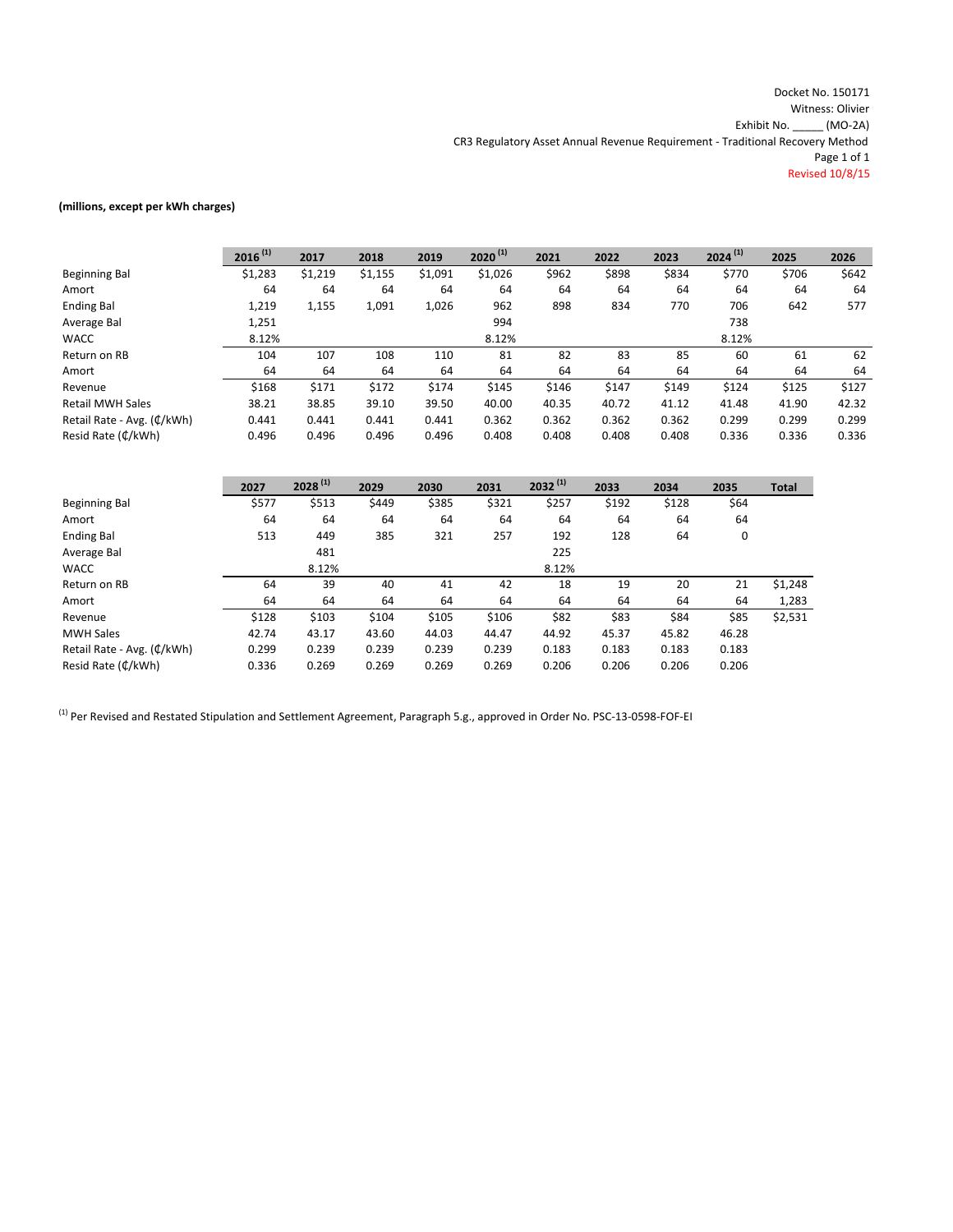Docket No. 150171 Witness: Olivier Exhibit No. \_\_\_\_\_ (MO-2B)

CR3 Regulatory Asset Annual Revenue Requirement ‐ Nuclear‐Asset Recovery Charge Method

Page 1 of 1

Revised 10/8/15

#### **Securitization Proposal (\$ millions, except per kWh charges and typical bill impact)**

|                                              | 2016    | 2017    | 2018         | 2019         | 2020         | 2021         | 2022    | 2023         | 2024         | 2025  | 2026  |
|----------------------------------------------|---------|---------|--------------|--------------|--------------|--------------|---------|--------------|--------------|-------|-------|
| Nuclear Asset-Recovery Bonds <sup>(1)</sup>  |         |         |              |              |              |              |         |              |              |       |       |
| <b>Beginning Balance</b>                     | \$1,295 | \$1,279 | \$1,226      | \$1,173      | \$1,119      | \$1,064      | \$1,008 | \$950        | \$891        | \$829 | \$766 |
| <b>Principal Payment</b>                     | (16)    | (53)    | (53)         | (54)         | (55)         | (56)         | (58)    | (59)         | (61)         | (63)  | (65)  |
| <b>Ending Balance</b>                        | \$1,279 | \$1,226 | \$1,173      | \$1,119      | \$1,064      | \$1,008      | \$950   | \$891        | \$829        | \$766 | \$701 |
| Nuclear Asset-Recovery Charge <sup>(1)</sup> |         |         |              |              |              |              |         |              |              |       |       |
| <b>Principal Payment</b>                     | \$16    | \$53    | \$53         | \$54         | \$55         | \$56         | \$58    | \$59         | \$61         | \$63  | \$65  |
| Interest on Bonds                            | 30      | 40      | 39           | 38           | 37           | 36           | 35      | 33           | 31           | 29    | 27    |
| <b>Ongoing Costs</b>                         |         |         | $\mathbf{1}$ | $\mathbf{1}$ | $\mathbf{1}$ | $\mathbf{1}$ | 1       | $\mathbf{1}$ | $\mathbf{1}$ |       |       |
| Partial Year Payment Lag                     | 47      |         | ٠            |              |              |              |         |              |              |       |       |
| <b>Total Nuclear Asset-Recovery Charge</b>   | \$93    | \$93    | \$93         | \$93         | \$93         | \$93         | \$93    | \$93         | \$93         | \$93  | \$93  |
| <b>Retail MWH Sales</b>                      | 38      | 39      | 39           | 39           | 40           | 40           | 41      | 41           | 41           | 42    | 42    |
| Retail Rate - Avg. (C/kWh)                   | 0.245   | 0.241   | 0.239        | 0.237        | 0.234        | 0.232        | 0.230   | 0.227        | 0.225        | 0.223 | 0.221 |
| Residential Revenue Req. (MO-1A)             | 57      | 57      | 57           | 57           | 57           | 57           | 57      | 57           | 57           | 57    | 57    |
| <b>Residential MWH Sales</b>                 | 19      | 20      | 20           | 20           | 20           | 21           | 21      | 21           | 21           | 22    | 22    |
| Residential Rate - Avg. (C/kWh)              | 0.293   | 0.287   | 0.285        | 0.282        | 0.279        | 0.276        | 0.273   | 0.270        | 0.266        | 0.264 | 0.261 |

|                                              | 2027         | 2028  | 2029         | 2030         | 2031  | 2032         | 2033  | 2034  | 2035  | <b>Total</b> |
|----------------------------------------------|--------------|-------|--------------|--------------|-------|--------------|-------|-------|-------|--------------|
| Nuclear Asset-Recovery Bonds <sup>(1)</sup>  |              |       |              |              |       |              |       |       |       |              |
| <b>Beginning Balance</b>                     | \$701        | \$633 | \$564        | \$492        | \$417 | \$340        | \$260 | \$176 | \$90  |              |
| <b>Principal Payment</b>                     | (67)         | (70)  | (72)         | (75)         | (77)  | (80)         | (83)  | (86)  | (90)  |              |
| <b>Ending Balance</b>                        | \$633        | \$564 | \$492        | \$417        | \$340 | \$260        | \$176 | \$90  | \$0   |              |
| Nuclear Asset-Recovery Charge <sup>(1)</sup> |              |       |              |              |       |              |       |       |       |              |
| Principal Payment                            | \$67         | \$70  | \$72         | \$75         | \$77  | \$80         | \$83  | \$86  | \$90  | \$1,295      |
| Interest on Bonds                            | 25           | 23    | 20           | 18           | 15    | 12           | 9     | 6     | 3     | \$505        |
| <b>Ongoing Costs</b>                         | $\mathbf{1}$ | 1     | $\mathbf{1}$ | $\mathbf{1}$ | 1     | $\mathbf{1}$ | 1     |       |       | \$23         |
| Partial Year Payment Lag                     |              |       |              |              |       |              |       |       | (47)  | \$0          |
| <b>Total Nuclear Asset-Recovery Charge</b>   | \$93         | \$93  | \$93         | \$93         | \$93  | \$93         | \$93  | \$93  | \$47  | \$1,823      |
| <b>Retail MWH Sales</b>                      | 43           | 43    | 44           | 44           | 44    | 45           | 45    | 46    | 46    |              |
| Retail Rate - Avg. (¢/kWh)                   | 0.219        | 0.217 | 0.214        | 0.212        | 0.210 | 0.208        | 0.206 | 0.204 | 0.100 |              |
| Residential Revenue Req. (MO-1A)             | 57           | 57    | 57           | 57           | 57    | 57           | 57    | 57    | 57    |              |
| <b>Residential MWH Sales</b>                 | 22           | 22    | 23           | 23           | 23    | 23           | 23    | 24    | 24    |              |
| Residential Rate - Avg. (C/kWh)              | 0.259        | 0.256 | 0.254        | 0.251        | 0.249 | 0.246        | 0.244 | 0.241 | 0.239 |              |

 $(1)$  Agrees to the amounts on Exhibit No. (PC-1) Semi-Annual Revenue Requirement as revised in October 2015.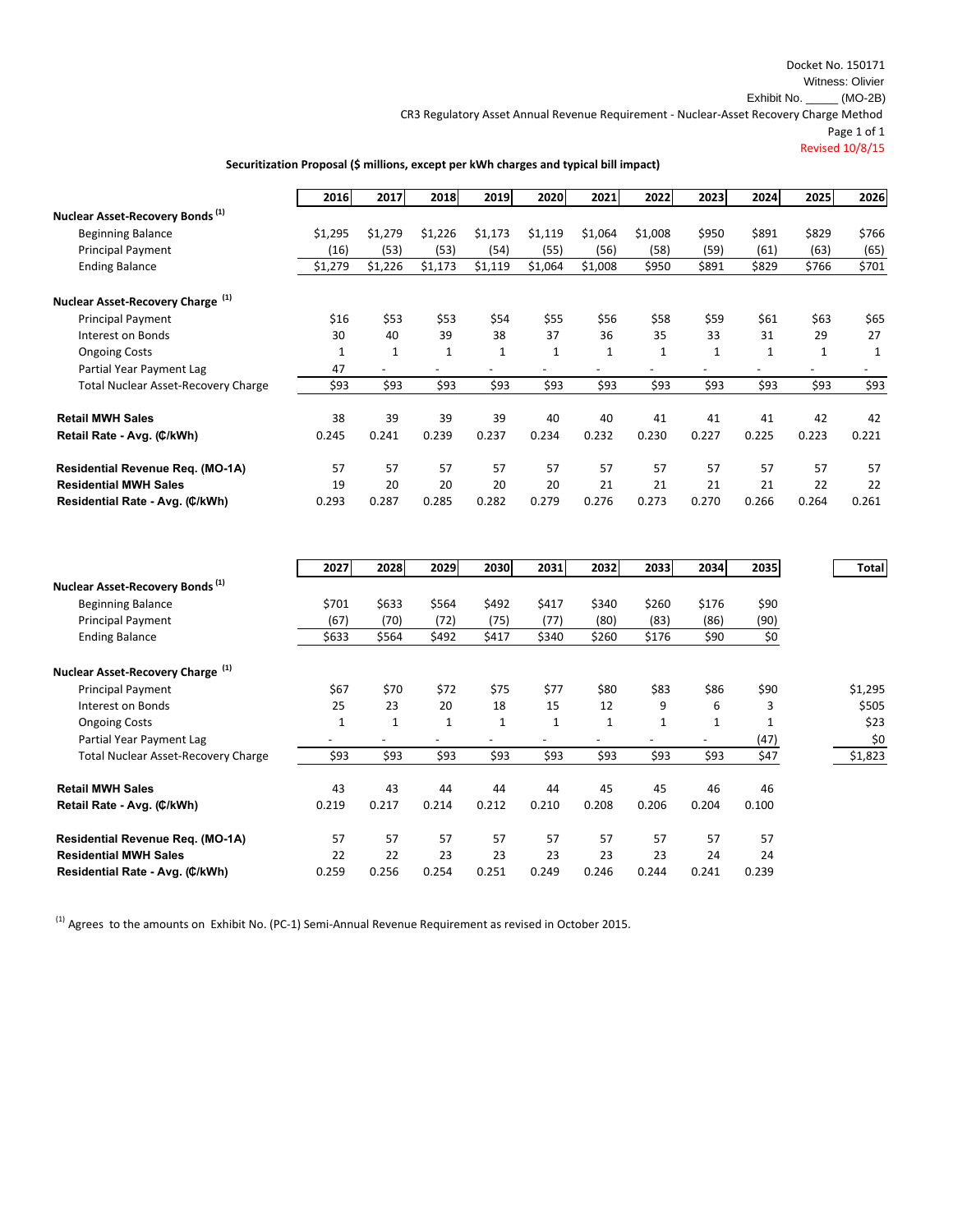Filed in Attachment A, Exhibit 1, page 12 of DEF's Motion for Approval of Stipulation and For Relief from Rebuttal Testimony Deadline Set Forth in Order Establishing Procedure; Docket 150171.

|                 |                  | (1)          | (2)          | (3)              | (4)             | (5)              | (6)          | (7)              | (8)            | (9)                  | (10)                   | (11)            |
|-----------------|------------------|--------------|--------------|------------------|-----------------|------------------|--------------|------------------|----------------|----------------------|------------------------|-----------------|
|                 |                  |              |              |                  |                 |                  |              |                  |                | <b>Total Demand</b>  |                        | Total           |
|                 |                  |              |              | Demand           | Total           | Demand           |              |                  |                | and Energy           | Base Rate              | Class           |
|                 |                  | Billed       | Customer     | and              | Base<br>Revenue | and              | Unbilled     | Unbilled         | Total<br>Class | Revenue<br>Including | Increase at<br>Uniform | Revenue<br>with |
|                 | Rate             | <b>Sales</b> | Charge       | Energy<br>Charge | Billed          | Energy<br>Charge | Sales        | Revenue          | Revenue        | Unbilled             | Percent                | Increase        |
| Line            | Schedule         | (MWH)        | (\$000)      | $(\$000)$        | $(\$000)$       | (S/MWH)          | (MWH)        | (\$000)          | $(\$000)$      | $(\$000)$            | $(\$000)$              | $(\$000)$       |
|                 |                  |              |              |                  |                 |                  |              |                  |                |                      |                        |                 |
| No.             |                  | $\star$      | $\star\star$ | $\star\star$     |                 |                  |              |                  |                |                      | 9.96%                  |                 |
|                 |                  |              |              |                  | $(2) + (3)$     | (3) / (1)        | $\star\star$ | $(5) \times (6)$ | $(4) + (7)$    | $(3) + (7)$          | (9) x %                | $(8) + (10)$    |
|                 | $RS-1$           | 19,495,155   | \$160,832    | \$1,052,389      | \$1,213,222     | \$53.98          | 104,986      | \$5,667          | \$1,218,889    | \$1,058,057          | \$105,423              | \$1,324,313     |
| 2               | $GS-1$           | 1,588,204    | 17,096       | 84,921           | 102,017         | 53.47            | 7,215        | 386              | 102,403        | 85,307               | 8,500                  | 110,903         |
| 3               | $GS-2$           | 165,610      | 1,872        | 3,391            | 5,262           | 20.47            | 842          | 17               | 5,280          | 3,408                | 340                    | 5,619           |
| 4               | GSD-1            | 14,413,009   | 8,906        | 476,447          | 485,353         | 33.06            | 65,304       | 2,159            | 487,512        | 478,606              | 47,688                 | 535,200         |
| 5               | CS-1, CS-2, CS-3 | 119,488      | 5            | 3,472            | 3,477           | 29.05            | 305          | 9                | 3,485          | 3,480                | 347                    | 3,832           |
| 6               | IS-1, IS-2, IS-3 | 1,840,259    | 606          | 44,533           | 45,140          | 24.20            | 5,175        | 125              | 45,265         | 44,659               | 4,450                  | 49,714          |
| 7               | $SS-1$           | 20,186       | 25           | 993              | 1,018           | 49.20            | 66           | 3                | 1,021          | 996                  | 99                     | 1,120           |
| 8               | $SS-2$           | 177,394      | 18           | 5,247            | 5,264           | 29.58            | 470          | 14               | 5,278          | 5,261                | 524                    | 5,802           |
| 9               | $SS-3$           | 3,520        | $\mathbf{1}$ | 468              | 469             | 132.97           | 13           | 2                | 471            | 470                  | 47                     | 517             |
| 10 <sup>°</sup> | $LS-1$           | 385,378      | $\mathbf{0}$ | 9,138            | 9,138           | 23.71            | 1,478        | 35               | 9,173          | 9,173                | 914                    | 10,087          |
| 11              | <b>TOTAL</b>     | 38,208,203   | \$189,360    | \$1,681,000      | \$1,870,360     |                  | 185,854      | \$8,417          | \$1,878,777    | \$1,689,417          | \$168,331              | \$2,047,108     |
| 12              |                  |              |              |                  |                 |                  |              |                  |                |                      |                        |                 |

13 \* Based on 2016 MWH sales forecast in 2015 Ten Year Site Plan used in NCRC May 1, 2015 projection filing

15

14 \*\* Based on revenue forecast consistent with 2016 MWH sales forecast in 2015 Ten Year Site Plan used in NCRC May 1, 2015 projection filing

|                                   |          |                                            | \$168,331 |
|-----------------------------------|----------|--------------------------------------------|-----------|
|                                   |          |                                            |           |
| Residential 1st Tier Rate Impact: | Current  | Increase                                   | Proposed  |
|                                   | (\$/mwh) | (\$/mwh)                                   | (\$/mwh)  |
| Cust Charge                       | \$8.76   |                                            | \$8.76    |
| Energy Charge                     | \$49.74  | \$4.96                                     | \$54.70   |
| <b>Total Charge</b>               | \$58.50  | \$4.96                                     | \$63.46   |
|                                   |          | 15e. Recovery of the CR3 Regulatory Asset: |           |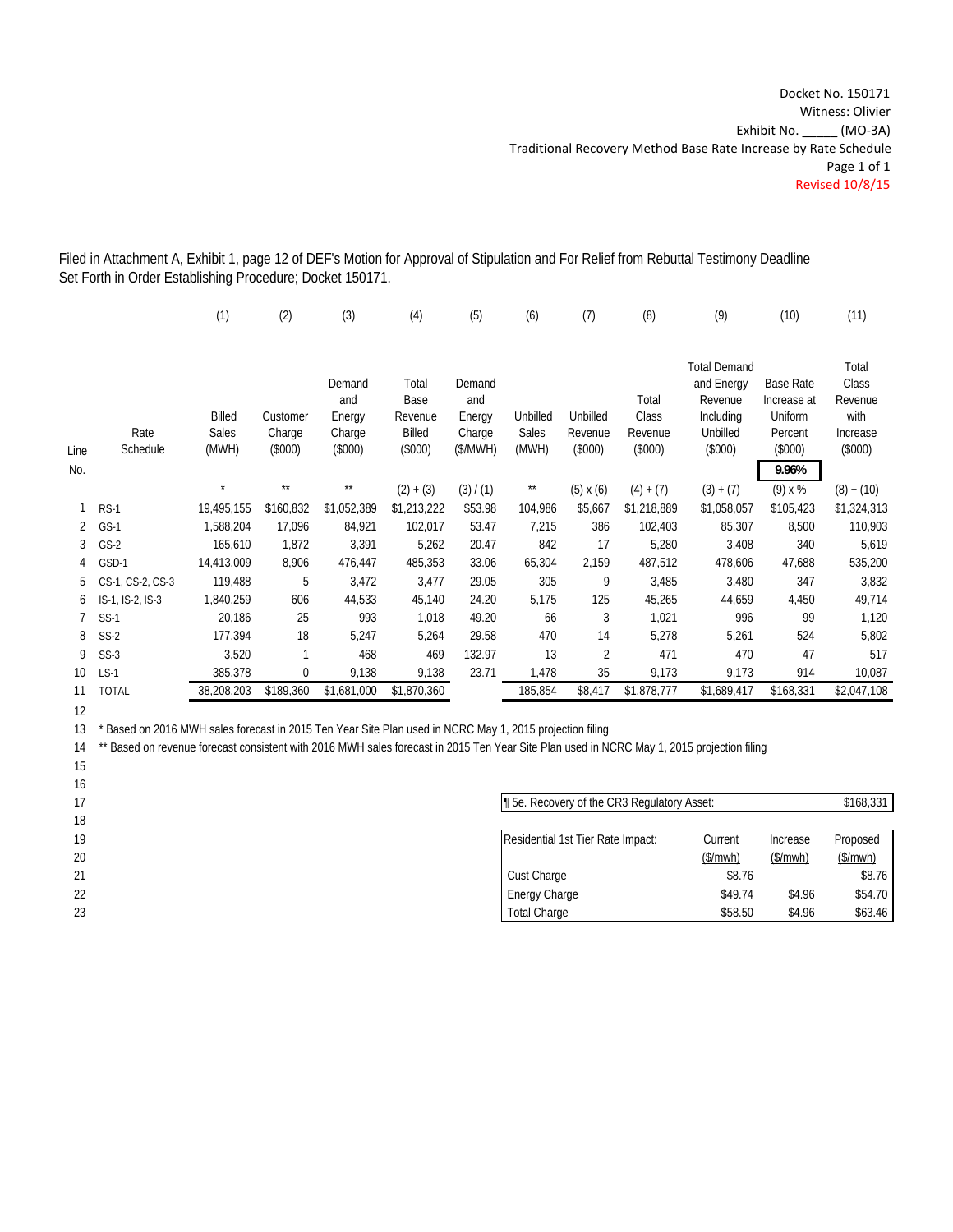## Docket No. 150171 Witness: Olivier Exhibit No. \_\_\_\_\_ (MO‐4A) Comparison between Proposed Nuclear Asset‐Recovery Charge and Traditional Recovery Method by Rate Schedule Page 1 of 1 Revised 10/8/15

| Line No.       | <b>Rate Schedule</b> | <b>Nuclear</b><br>Asset-<br><b>Recovery</b><br>Charge<br>(4/kWh) | <b>Traditional</b><br><b>Recovery</b><br>Method<br>$(\boldsymbol{\phi}/kWh)^{(1)}$ | <b>Difference</b><br>(4/kWh) | <b>Difference</b><br>(%) |
|----------------|----------------------|------------------------------------------------------------------|------------------------------------------------------------------------------------|------------------------------|--------------------------|
| 1              | $RS-1$               | 0.293                                                            | 0.496                                                                              | (0.203)                      | -41%                     |
| $\overline{2}$ | $GS-1$               | 0.237                                                            | 0.538                                                                              | (0.302)                      | $-56%$                   |
| 3              | $GS-2$               | 0.162                                                            | 0.204                                                                              | (0.042)                      | $-21%$                   |
| 4              | GSD-1                | 0.202                                                            | 0.329                                                                              | (0.128)                      | $-39%$                   |
| 5              | CS-1, CS-2, CS-3     | 0.137                                                            | 0.289                                                                              | (0.152)                      | $-53%$                   |
| 6              | IS-1, IS-2, IS-3     | 0.165                                                            | 0.241                                                                              | (0.077)                      | $-32%$                   |
| 7              | $SS-1$               | 0.202                                                            | 0.490                                                                              | (0.288)                      | -59%                     |
| 8              | $SS-2$               | 0.165                                                            | 0.295                                                                              | (0.130)                      | -44%                     |
| 9              | $SS-3$               | 0.137                                                            | 1.325                                                                              | (1.187)                      | -90%                     |
| 10             | $LS-1$               | 0.042                                                            | 0.212                                                                              | (0.170)                      | $-80%$                   |
|                |                      |                                                                  |                                                                                    |                              |                          |

<sup>(1)</sup> The rate schedules in rows 4 through 9 under the Traditional Recovery Method include both demand and energy charges. In order to compare the above rates on a c/kWh basis, these rates were calculated based on the amounts in Document MO‐3, where incremental revenues in column 10 were divided by KWH sales in columns 1 + 6.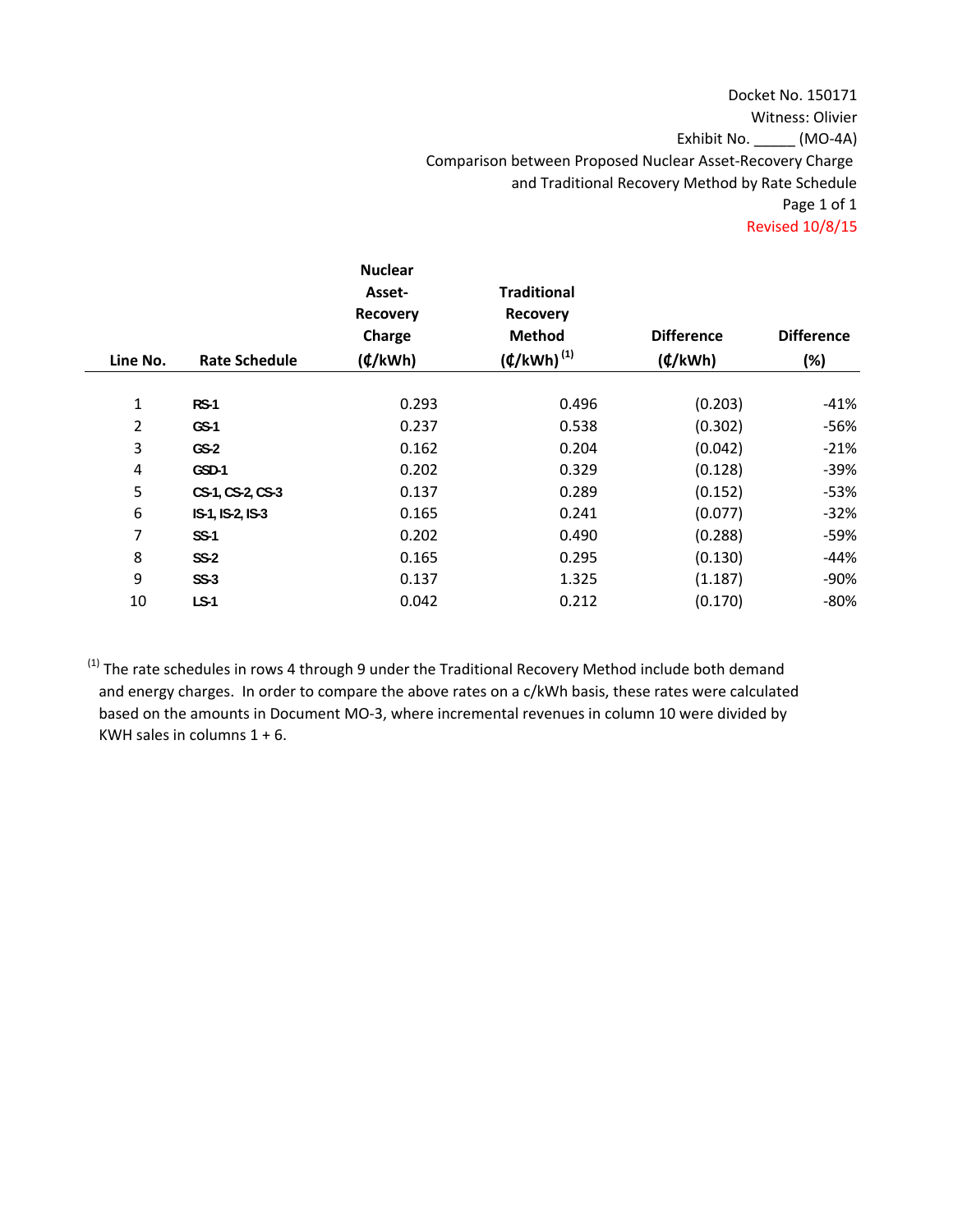Docket No. 150171 Witness: Olivier Exhibit No. \_\_\_\_\_ (MO‐5A) Sample Bill Calculations Page 1 of 3<br>Revised 10/8/15

#### **Residential Customer (RS-1) 1,000 kWh**

# Line No.

| 1              | <b>AT CURRENT RATES</b>                                                         |         |             |          |           |
|----------------|---------------------------------------------------------------------------------|---------|-------------|----------|-----------|
| $\overline{2}$ |                                                                                 |         |             | Amount   | % of Bill |
| 3              | <b>Customer Charge</b>                                                          | \$8.76  |             | \$8.76   | 7.2%      |
| 4              | Non-fuel Energy                                                                 |         |             |          |           |
| 5              | First 1,000 kWh                                                                 |         | 4.974 ¢/kWh | 49.74    | 40.9%     |
| 6              | All kWh above 1,000                                                             |         | 6.336 ¢/kWh | 0.00     | 0.0%      |
| 7              | Fuel                                                                            |         |             |          |           |
| 8              | First 1,000 kWh                                                                 |         | 4.323 ¢/kWh | 43.23    | 35.6%     |
| 9              | All kWh above 1,000                                                             |         | 5.323 ¢/kWh | 0.00     | 0.0%      |
|                | 10 ECCR                                                                         |         | 0.270 ¢/kWh | 2.70     | 2.2%      |
|                | 11 CCR                                                                          |         | 1.274 ¢/kWh | 12.74    | 10.5%     |
|                | 12 ECRC                                                                         |         | 0.138 ¢/kWh | 1.38     | 1.1%      |
|                | 13 Subtotal                                                                     |         |             | \$118.55 |           |
|                | 14 Gross Receipts Tax                                                           | 2.5641% |             | 3.04     | 2.5%      |
| 15             | <b>Total Bill</b>                                                               |         |             | 5121.59  |           |
|                |                                                                                 |         |             |          |           |
| 16             |                                                                                 |         |             |          |           |
| 17             | WITH PROPOSED NUCLEAR ASSET-RECOVERY CHARGE (all other rates are current rates) |         |             |          |           |
| 18             |                                                                                 |         |             | Amount   | % of Bill |
| 19             | <b>Customer Charge</b>                                                          | \$8.76  |             | \$8.76   | 7.0%      |
| 20             | Non-fuel Energy                                                                 |         |             |          |           |
| 21             | First 1,000 kWh                                                                 |         | 4.974 ¢/kWh | 49.74    | 39.9%     |
| 22             | All kWh above 1,000                                                             |         | 6.336 ¢/kWh | 0.00     | 0.0%      |
|                | 23 Fuel                                                                         |         |             |          |           |
| 24             | First 1,000 kWh                                                                 |         | 4.323 ¢/kWh | 43.23    | 34.7%     |
| 25             | All kWh above 1,000                                                             |         | 5.323 ¢/kWh | 0.00     | 0.0%      |
|                | 26 ECCR                                                                         |         | 0.270 ¢/kWh | 2.70     | 2.2%      |
|                | 27 CCR                                                                          |         | 1.274 ¢/kWh | 12.74    | 10.2%     |
|                | 28 ECRC                                                                         |         | 0.138 ¢/kWh | 1.38     | 1.1%      |
| 29             | <b>Asset Securitization Charge</b>                                              |         | 0.293 ¢/kWh | 2.93     | 2.4%      |
|                | 30 Subtotal                                                                     |         |             | \$121.48 |           |
|                | 31 Gross Receipts Tax                                                           | 2.5641% |             | 3.11     | 2.5%      |
|                | 32 Total Bill                                                                   |         |             | \$124.59 |           |
| 33             |                                                                                 |         |             |          |           |
| 34             | WITH TRADITIONAL RECOVERY METHOD (all other rates are current rates)            |         |             |          |           |
| 35             |                                                                                 |         |             | Amount   | % of Bill |
| 36             | <b>Customer Charge</b>                                                          | \$8.76  |             | \$8.76   | 6.9%      |
| 37             | Non-fuel Energy                                                                 |         |             |          |           |
| 38             | First 1,000 kWh                                                                 |         | 5.470 ¢/kWh | 54.70    | 43.2%     |
| 39             | All kWh above 1,000                                                             |         | 6.967 ¢/kWh | 0.00     | 0.0%      |
| 40             | Fuel                                                                            |         |             |          |           |
| 41             | First 1,000 kWh                                                                 |         | 4.323 ¢/kWh | 43.23    | 34.1%     |
| 42             | All kWh above 1,000                                                             |         | 5.323 ¢/kWh | 0.00     | 0.0%      |
|                | 43 ECCR                                                                         |         | 0.270 ¢/kWh | 2.70     | 2.1%      |
| 44             | <b>CCR</b>                                                                      |         | 1.274 ¢/kWh | 12.74    | 10.1%     |
|                | 45 ECRC                                                                         |         | 0.138 ¢/kWh | 1.38     | 1.1%      |
| 46             | Subtotal                                                                        |         |             | \$123.51 |           |
| 47             | Gross Receipts Tax                                                              | 2.5641% |             | 3.17     | 2.5%      |
| 48             | <b>Total Bill</b>                                                               |         |             | \$126.68 |           |
|                |                                                                                 |         |             |          |           |
| 49             |                                                                                 |         |             |          |           |
|                | 50 Difference                                                                   |         |             | (\$2.09) |           |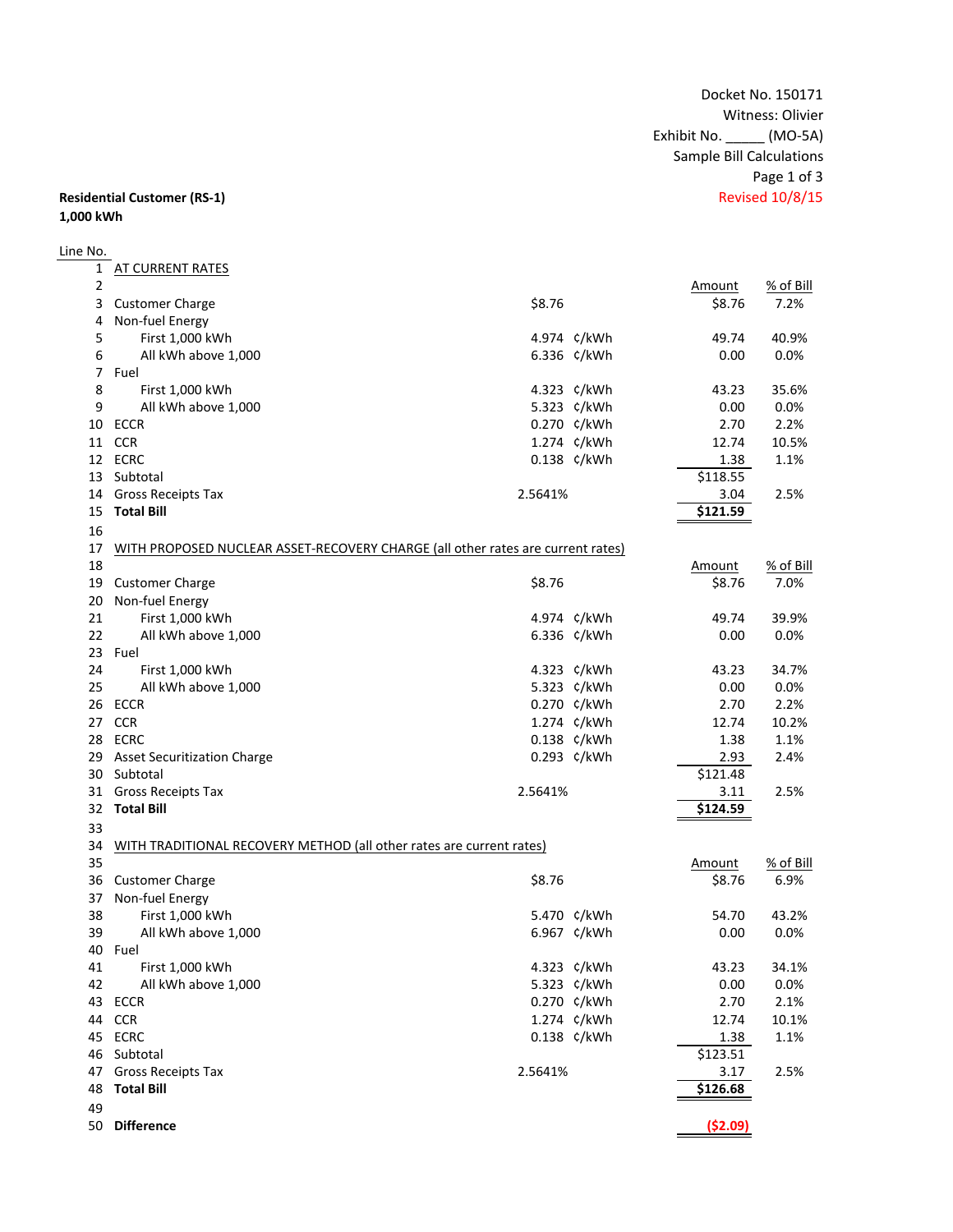Docket No. 150171 Witness: Olivier Exhibit No. \_\_\_\_\_ (MO‐5A) Sample Bill Calculations Page 2 of 3

**Small Commercial Customer (GSD‐1)** Revised 10/8/15 **kW, 46% Load Factor, Secondary Voltage**

| Line No.    |                                                                                 |         |             |            |           |
|-------------|---------------------------------------------------------------------------------|---------|-------------|------------|-----------|
|             | 1 AT CURRENT RATES                                                              |         |             |            |           |
| $\mathbf 2$ |                                                                                 |         |             | Amount     | % of Bill |
| 3           | <b>Customer Charge</b>                                                          | \$11.59 |             | \$11.59    | 0.7%      |
| 4           | <b>Demand Charge</b>                                                            |         | 5.06 \$/kW  | 253.00     | 14.9%     |
| 5           | Non-fuel Energy                                                                 |         | 2.256 ¢/kWh | 378.78     | 22.4%     |
| 6           | Fuel                                                                            |         | 4.647 ¢/kWh | 780.23     | 46.0%     |
|             | 7 ECCR                                                                          |         | 0.79 \$/kW  | 39.50      | 2.3%      |
| 8           | <b>CCR</b>                                                                      |         | 3.35 \$/kW  | 167.50     | 9.9%      |
| 9           | <b>ECRC</b>                                                                     |         | 0.129 ¢/kWh | 21.66      | 1.3%      |
| 10          | Subtotal                                                                        |         |             | \$1,652.26 |           |
| 11          | Gross Receipts Tax                                                              | 2.5641% |             | 42.37      | 2.5%      |
|             | 12 Total Bill                                                                   |         |             | \$1,694.63 |           |
| 13          |                                                                                 |         |             |            |           |
| 14          | WITH PROPOSED NUCLEAR ASSET-RECOVERY CHARGE (all other rates are current rates) |         |             |            |           |
| 15          |                                                                                 |         |             | Amount     | % of Bill |
|             | 16 Customer Charge                                                              | \$11.59 |             | \$11.59    | 0.7%      |
|             | 17 Demand Charge                                                                |         | 5.06 \$/kW  | 253.00     | 14.6%     |
|             | 18 Non-fuel Energy                                                              |         | 2.256 ¢/kWh | 378.78     | 21.9%     |
|             | 19 Fuel                                                                         |         | 4.647 ¢/kWh | 780.23     | 45.1%     |
| 20          | <b>ECCR</b>                                                                     |         | 0.79 \$/kW  | 39.50      | 2.3%      |
|             | 21 CCR                                                                          |         | 3.35 \$/kW  | 167.50     | 9.7%      |
|             | 22 ECRC                                                                         |         | 0.129 ¢/kWh | 21.66      | 1.3%      |
|             | 23 Asset Securitization Charge                                                  |         | 0.202 ¢/kWh | 33.92      | 2.0%      |
|             | 24 Subtotal                                                                     |         |             | \$1,686.18 |           |
| 25          | <b>Gross Receipts Tax</b>                                                       | 2.5641% |             | 43.24      | 2.5%      |
| 26          | <b>Total Bill</b>                                                               |         |             | \$1,729.42 |           |
| 27          |                                                                                 |         |             |            |           |
| 28          | WITH TRADITIONAL RECOVERY METHOD (all other rates are current rates)            |         |             |            |           |
| 29          |                                                                                 |         |             | Amount     | % of Bill |
| 30          | <b>Customer Charge</b>                                                          | \$11.59 |             | \$11.59    | 0.7%      |
| 31          | <b>Demand Charge</b>                                                            |         | 5.56 \$/kW  | 278.21     | 15.8%     |
|             | 32 Non-fuel Energy                                                              |         | 2.481 ¢/kWh | 416.52     | 23.7%     |
|             | 33 Fuel                                                                         |         | 4.647 ¢/kWh | 780.23     | 44.4%     |
|             | 34 ECCR                                                                         |         | 0.79 \$/kW  | 39.50      | 2.2%      |
|             | 35 CCR                                                                          |         | 3.35 \$/kW  | 167.50     | 9.5%      |
|             | 36 ECRC                                                                         |         | 0.129 ¢/kWh | 21.66      | 1.2%      |
|             | 37 Subtotal                                                                     |         |             | \$1,715.21 |           |
| 38          | <b>Gross Receipts Tax</b>                                                       | 2.5641% |             | 43.98      | 2.5%      |
| 39          | <b>Total Bill</b>                                                               |         |             | \$1,759.19 |           |
| 40          |                                                                                 |         |             |            |           |
| 41          | <b>Difference</b>                                                               |         |             | (\$29.77)  |           |
|             |                                                                                 |         |             |            |           |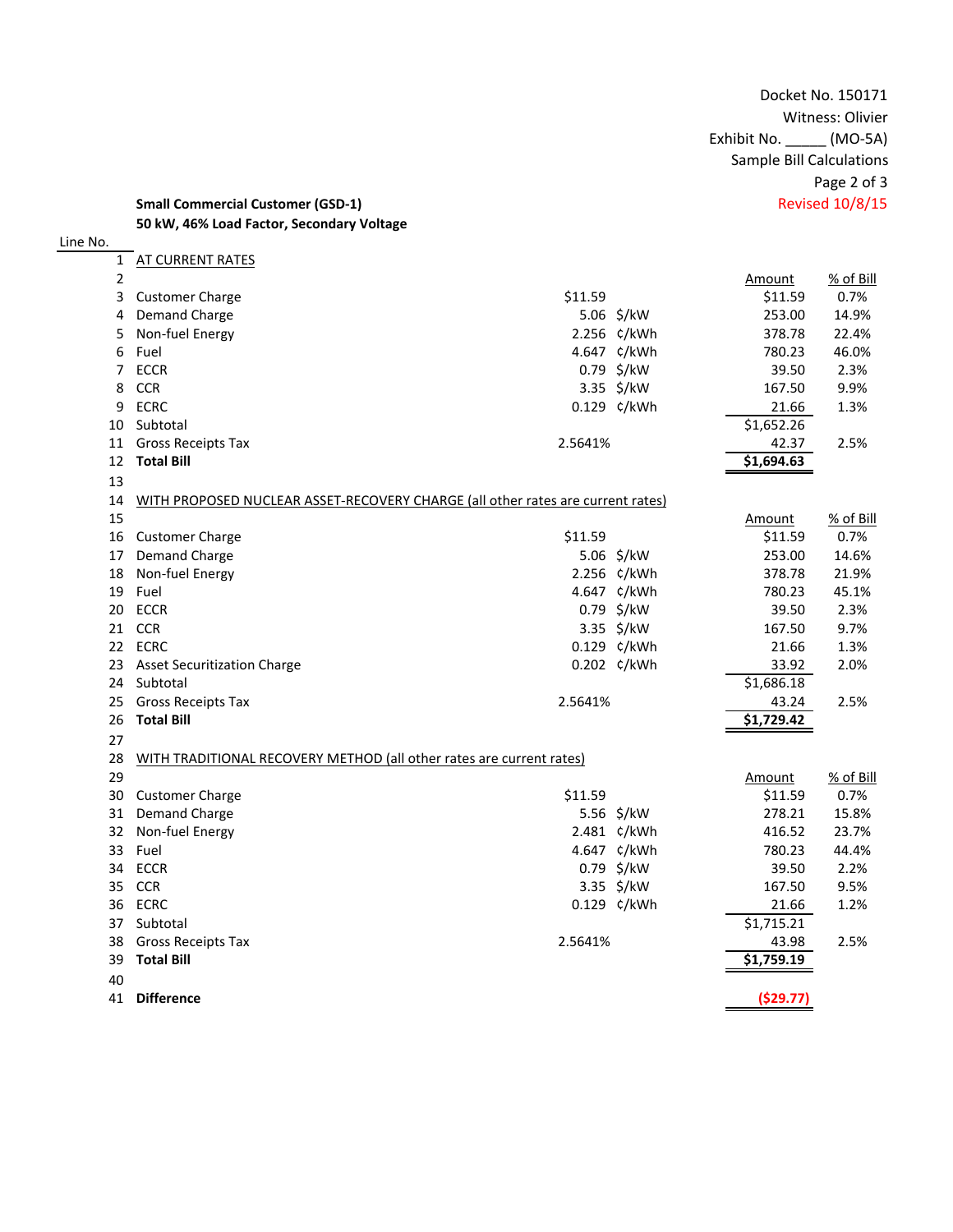### **Large Industrial Customer (GSDT‐1)**

Line No.

**10,000 kW, 80% Load Factor, Transmission Voltage** 1 AT CURRENT RATES 2 Amount % of Bill 3 Customer Charge \$730.32 \$730.32 0.2% 4 Demand Charge<br>5 Base 5 Base 1.24 \$/kW 1.24 \$/kW 12,400.00 2.7% 6 On‐peak 3.76 \$/kW 37,600.00 8.2% 7 Delivery Voltage Credit 1.49 \$/kW (14,900.00) ‐3.2% 8 Non‐fuel Energy 9 On-peak 1.99 On-peak 1.99 On-peak 1.99 On-peak 1.99 On-peak 1.99 On-peak 1.99 On-peak 1.99 On-peak 1.99 On-peak 1.99 On-peak 1.99 On-peak 1.99 On-peak 1.99 On-peak 1.99 On-peak 1.99 On-peak 1.99 On-peak 1.99 On-peak 1.9 0.824 ¢/kWh 35,640.06 7.7% 11 Metering Voltage Adjustment 2.0% (2,902.59) ‐0.6% 12 Fuel 13 On−peak 14 Off-peak 14 Off-peak 14 Off-peak 14 Off-peak 14 Off-peak 14 Off-peak 15.8% 14 Off-peak 15 ECCR<br>15 ECCR 15 ECCR<br>15 ECCR 15 ECCR 27 €/kW 7,700.00 1.7% 15 ECCR 0.77 \$/kW 7,700.00 1.7% 16 CCR CCR SALL SALL SALL SALL SALL SALL SALL SALL SALL SALL SALL SALL SALL SA 17 ECRC 2000 1.126 \$1,2000 1.126 \$1,2000 1.6% 0.126 \$1,2000 1.6% 0.126 \$1,400 1.6% 1.6% 1.6% 1.6% 1.6% 1.6% 1.6% 18 Subtotal Subtotal Subtotal State State State State State State State State State State State State State State State State State State State State State State State 19 Gross Receipts Tax 2.5641% 11,501.23 2.5% 20 **Total Bill \$460,049.50** 21 22 WITH PROPOSED NUCLEAR ASSET-RECOVERY CHARGE (all other rates are current rates) 23 Amount % of Bill 24 Customer Charge \$730.32 \$730.32 0.2% 25 Demand Charge 26 Base 1.24 \$/kW 12,400.00 2.6% 27 
27 
27 
27 
28 Delivery Voltage Credit (200 in the set of the set of the set of the set of the set of the set of the set of the set of the set of the set of the set of the set of the set of the set of the set of the s 28 Delivery Voltage Credit 1.49 \$/kW (14,900.00) ‐3.2% 29 Non-fuel Energy<br>30 On-peak 0.993.37 15.8% Con-peak 1.911 ¢/kWh 74,389.37 15.8% (3.824 ¢/kWh 74,389.37 15.8% Off-peak 1.911 ¢/kWh 74,389.37 15.8% 31 Off‐peak 0.824 ¢/kWh 35,640.06 7.6% 32 Metering Voltage Adjustment 2.0% (2,902.59) ‐0.6% 33 Fuel 34 On-peak 19.7% → 5.130 ¢/kWh 92,854.18 19.7% → 5.130 €/kWh 92,854.18 19.7% → 5.130 €/kWh 92,854.18 19.7% → 5.130 €/kWh 92,854.18 19.7% → 5.130 €/kWh 9.64,878.53 54.9% → 5.130 €/kWh 9.64,878.53 54.9% → 5.130 €/kWh 9.64,8 35 Off‐peak 3.812 ¢/kWh 164,878.53 34.9% 36 ECCR ECCR ECCR ECCR ECCR ECCR ECCR ECCR ECCR ECCR ECCR ECCR ECCR ECCR ECCR <br>37 CCR ECCR ECCR ECCR ECCR ECCR ECCR ECCR ECCR ECCR ECCR ECCR ECCR ECCR ECCR E 37 CCR CCR SALL SALL SALL SALL SALL SALL SALL SALL SALL SALL SALL SALL SALL SA 38 ECRC 0.126 ¢/kWh 7,358.40 1.6% 39 Asset Securitization Charge 0.198 ¢/kWh 11,563.20 2.5% 40 Subtotal 41 Gross Receipts Tax 2.5641% 11,797.72 2.5% 42 **Total Bill \$471,909.19** 43 44 WITH TRADITIONAL RECOVERY METHOD (all other rates are current rates) 45 Amount % of Bill 46 Customer Charge \$730.32 \$730.32 0.2% 47 Demand Charge 48 Base 1.36 \$/kW 13,635.52 2.9% 49 On‐peak 4.13 \$/kW 41,346.41 8.7% 50 Delivery Voltage Credit 1.64 \$/kW (16,384.62) ‐3.5% 51 Non-fuel Energy 52 On‐peak 5.400 ¢/kWh 81,801.43 17.2% 53 Off‐peak 0.906 ¢/kWh 39,191.19 8.3% 54 Metering Voltage Adjustment 55 Fuel 56 On‐peak 6.130 ¢/kWh 92,854.18 19.6% 57 Off-peak 58 ECCR 57 Off-peak 58 ECCR 58 ECCR 58 ECCR 58 ECCR 58 ECCR 58 ECCR 58 ECCR 58 ECCR 58 ECCR 57700.00 1.6% 58 ECCR ECCR ECCR ECCR ECCR ECCR ECCR ECCR ECCR ECCR ECCR ECCR ECCR ECCR ECCR E 59 CCR CCR SALL SALL SALL SALL SALL SALL SALL SALL SALL SALL SALL SALL SALL SA 60 ECRC 0.126 ¢/kWh 7,358.40 1.6% 61 Subtotal \$462,719.56 62 Gross Receipts Tax 2.5641% 11,864.59 2.5% 63 **Total Bill \$474,584.15** 64

65 **Difference (\$2,674.96)**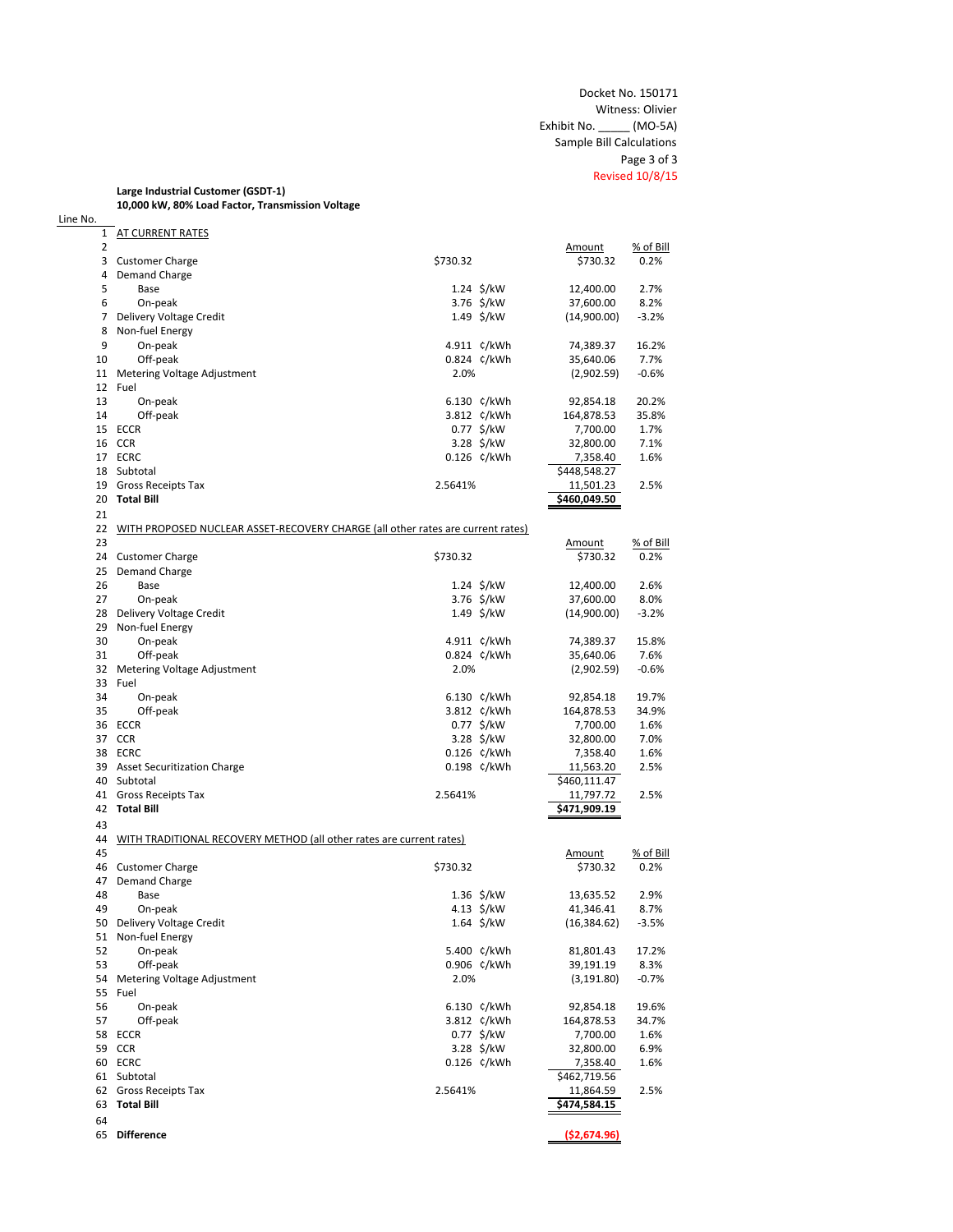Docket No. 150171 Witness: Olivier Exhibit No. \_\_\_\_\_\_ (MO-6A) **Proposed Tariff Sheets** Page 1 of 2 **Revised 10/8/15** 

Page 1 of 2

╗



**SECTION NO. VI** REVISED SHEET NO. 6.105 CANCELS REVISED SHEET NO. 6.105

#### **RATE SCHEDULE BA-1 BILLING ADJUSTMENTS**

Applicable:

To the Rate Per Month provision in each of the Company's filed rate schedules which reference the billing adjustments set forth below. F

| <b>Schedule/Metering</b><br>On-Peak<br>Off-Peak<br>Levelized<br>Level<br>el kWh<br>S/ kW<br>el kWh<br>el kWh<br>el kWh<br>el kWh<br><b>S/ kW</b><br>el kWh<br>RS-1, RST-1, RSL-1,<br>6.189<br>3849<br>0.270<br>1.274<br>0.138<br>$\overline{\phantom{a}}$<br>RSL-2, RSS-1 (Sec.)<br>4.323<br>< 1000<br>>1000<br>5.323<br>GS-1, GST-1<br>4.605<br>6.198<br>3.854<br>0.231<br>1.030<br>Secondary<br>0.133<br>4 559<br>6.136<br>3.816<br>0.229<br>1.020<br>0.132<br>Primary<br>4 5 1 3<br>6.074<br>3.777<br>0.226<br>1.009<br>0.130<br>Transmission<br>$\frac{1}{2}$<br>0.179<br>0.701<br>4.605<br>0.125<br>GS-2 (Sec.)<br>$\overline{a}$<br>$\overline{a}$<br>÷<br>÷<br>GSD-1, GSDT-1, SS-1*<br>4.647<br>6.255<br>3.890<br>0.79<br>3.35<br>0.129<br>Secondary<br>6.193<br>3.851<br>4.601<br>0.78<br>3.32<br>0.128<br>Primary<br>4 5 5 4<br>Transmission<br>6.130<br>3.812<br>0.77<br>3.28<br>0.126<br>CS-1. CST-1. CS-2.<br>CST-2, CS-3, CST-3,<br>$SS-3$<br>4 647<br>6.255<br>3.890<br>0.123<br>Secondary<br>0.60<br>2.22<br>4.601<br>6.193<br>3.851<br>0.59<br>2.20<br>0.122<br>Primary<br>Transmission<br>4.554<br>3.812<br>0.59<br>2.18<br>0.121<br>6.130<br>15-1, IST-1, IS-2, IST-2,<br>$SS-2*$<br>4.647<br>6.255<br>3.890<br>0.71<br>Secondary<br>2.83<br>0.122<br>$\overline{a}$<br>$\overline{\phantom{0}}$<br>4.601<br>6.193<br>3.851<br>0.70<br>2.80<br>0.121<br>Primary<br>٠<br>Transmission<br>4 5 5 4<br>3.812<br>0.70<br>2.77<br>0.120<br>6.130<br>4.332<br>0.097<br>0.183<br>$LS-1(Sec.)$<br>0.114<br>$\overline{\phantom{a}}$<br>٠<br>$\overline{\phantom{a}}$<br>٠<br>*SS-1, SS-2, SS-3<br>Monthly<br>0.078<br>0.328<br>Secondary<br>$\overline{\phantom{0}}$<br>$\blacksquare$<br>$\tilde{\phantom{a}}$<br>$\overline{\phantom{0}}$<br>0.325<br>Primary<br>0.077<br>Transmission<br>0.076<br>0.321<br>Daily | Rate | Fuel Cost Recovery <sup>(1)</sup> | ECCR <sup>(2)</sup> | $CCR^{(3)}$ | ECRC <sup>(4)</sup> | <b>ASC<sup>(2)</sup></b> |
|------------------------------------------------------------------------------------------------------------------------------------------------------------------------------------------------------------------------------------------------------------------------------------------------------------------------------------------------------------------------------------------------------------------------------------------------------------------------------------------------------------------------------------------------------------------------------------------------------------------------------------------------------------------------------------------------------------------------------------------------------------------------------------------------------------------------------------------------------------------------------------------------------------------------------------------------------------------------------------------------------------------------------------------------------------------------------------------------------------------------------------------------------------------------------------------------------------------------------------------------------------------------------------------------------------------------------------------------------------------------------------------------------------------------------------------------------------------------------------------------------------------------------------------------------------------------------------------------------------------------------------------------------------------------------------------------------------------------------------------------------------------------------------------------------------------------------|------|-----------------------------------|---------------------|-------------|---------------------|--------------------------|
|                                                                                                                                                                                                                                                                                                                                                                                                                                                                                                                                                                                                                                                                                                                                                                                                                                                                                                                                                                                                                                                                                                                                                                                                                                                                                                                                                                                                                                                                                                                                                                                                                                                                                                                                                                                                                              |      |                                   |                     |             |                     | el kWh                   |
|                                                                                                                                                                                                                                                                                                                                                                                                                                                                                                                                                                                                                                                                                                                                                                                                                                                                                                                                                                                                                                                                                                                                                                                                                                                                                                                                                                                                                                                                                                                                                                                                                                                                                                                                                                                                                              |      |                                   |                     |             |                     | 0.293                    |
|                                                                                                                                                                                                                                                                                                                                                                                                                                                                                                                                                                                                                                                                                                                                                                                                                                                                                                                                                                                                                                                                                                                                                                                                                                                                                                                                                                                                                                                                                                                                                                                                                                                                                                                                                                                                                              |      |                                   |                     |             |                     | 0.237<br>0.234<br>0.232  |
|                                                                                                                                                                                                                                                                                                                                                                                                                                                                                                                                                                                                                                                                                                                                                                                                                                                                                                                                                                                                                                                                                                                                                                                                                                                                                                                                                                                                                                                                                                                                                                                                                                                                                                                                                                                                                              |      |                                   |                     |             |                     | 0.162                    |
|                                                                                                                                                                                                                                                                                                                                                                                                                                                                                                                                                                                                                                                                                                                                                                                                                                                                                                                                                                                                                                                                                                                                                                                                                                                                                                                                                                                                                                                                                                                                                                                                                                                                                                                                                                                                                              |      |                                   |                     |             |                     | 0.202<br>0.200<br>0.198  |
|                                                                                                                                                                                                                                                                                                                                                                                                                                                                                                                                                                                                                                                                                                                                                                                                                                                                                                                                                                                                                                                                                                                                                                                                                                                                                                                                                                                                                                                                                                                                                                                                                                                                                                                                                                                                                              |      |                                   |                     |             |                     | 0.137<br>0.136<br>0.135  |
|                                                                                                                                                                                                                                                                                                                                                                                                                                                                                                                                                                                                                                                                                                                                                                                                                                                                                                                                                                                                                                                                                                                                                                                                                                                                                                                                                                                                                                                                                                                                                                                                                                                                                                                                                                                                                              |      |                                   |                     |             |                     | 0.165<br>0.163<br>0.161  |
|                                                                                                                                                                                                                                                                                                                                                                                                                                                                                                                                                                                                                                                                                                                                                                                                                                                                                                                                                                                                                                                                                                                                                                                                                                                                                                                                                                                                                                                                                                                                                                                                                                                                                                                                                                                                                              |      |                                   |                     |             |                     | 0.042                    |
|                                                                                                                                                                                                                                                                                                                                                                                                                                                                                                                                                                                                                                                                                                                                                                                                                                                                                                                                                                                                                                                                                                                                                                                                                                                                                                                                                                                                                                                                                                                                                                                                                                                                                                                                                                                                                              |      |                                   |                     |             |                     | ś                        |
| 0.037<br>Secondary<br>0.156<br>$\blacksquare$<br>٠<br>$\overline{a}$<br>0.037<br>0.154<br>Primary<br>0.036<br>0.153<br>Transmission                                                                                                                                                                                                                                                                                                                                                                                                                                                                                                                                                                                                                                                                                                                                                                                                                                                                                                                                                                                                                                                                                                                                                                                                                                                                                                                                                                                                                                                                                                                                                                                                                                                                                          |      |                                   |                     |             |                     |                          |

(1) Fuel Cost Recovery Factor:

Fig. Cost Recovery Pactor:<br>The Fuel Cost Recovery Factors applicable to the Fuel Charge under the Company's various rate schedules are normally determined<br>The Fuel Cost Recovery Factors applicable to the Fuel Charge under

(2) Energy Conservation Cost Recovery Factor:<br>The Energy Charge under the Company's various rate schedules is<br>normally determined annually by the Florida Public Service Commission for twelve-month periods beginning with th the base demand only

(Continued on Page No. 2)

ISSUED BY: Javier J. Portuondo, Director Rates & Regulatory Strategy - FL EFFECTIVE: